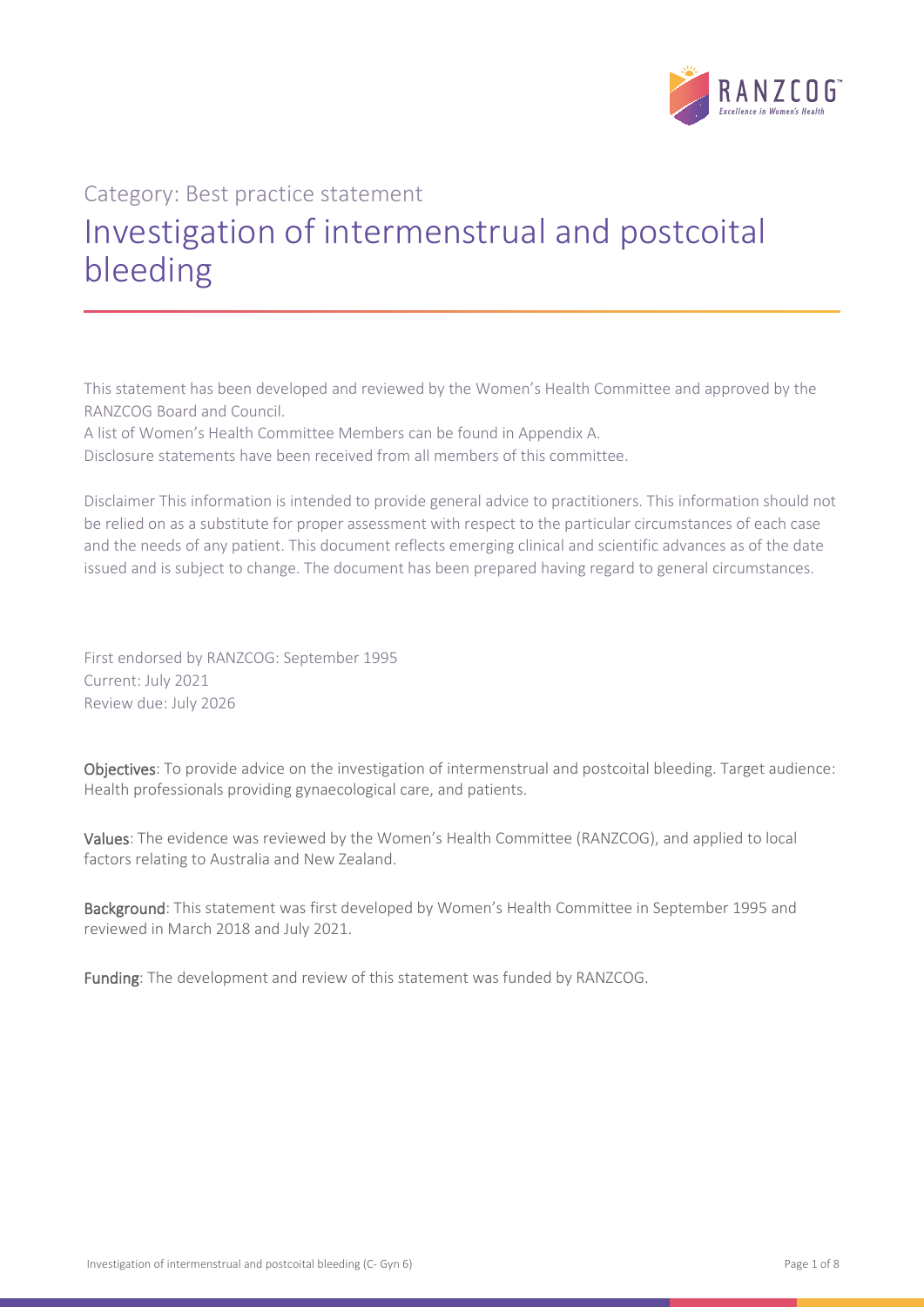

# Contents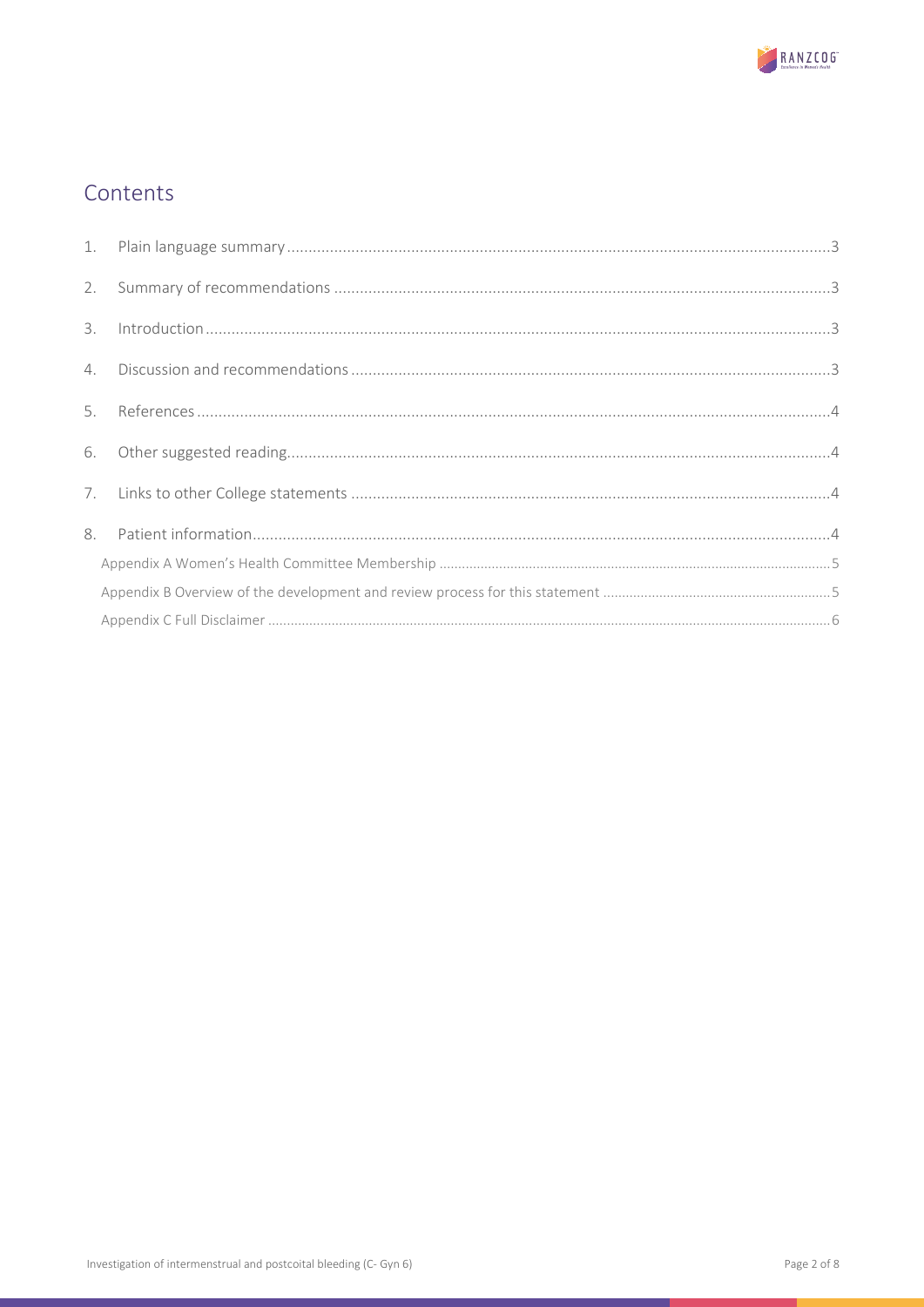

# <span id="page-2-0"></span>1. Plain language summary

Bleeding between periods or after intercourse is a potentially serious symptom. Although in most cases abnormal bleeding is not related to serious disease, conditions such as chlamydial infection or cervical cancer should be ruled out in women with persistent abnormal bleeding.

# <span id="page-2-1"></span>2. Summary of recommendations

| <b>Recommendation 1</b>                                                                                                                                                                                                                                                                                                                                                     | Grade                             |
|-----------------------------------------------------------------------------------------------------------------------------------------------------------------------------------------------------------------------------------------------------------------------------------------------------------------------------------------------------------------------------|-----------------------------------|
| Genital tract malignancy is an uncommon cause of abnormal bleeding at<br>any age, is rare in young women, but must be considered in all patients.                                                                                                                                                                                                                           | Consensus-based<br>recommendation |
| <b>Recommendation 2</b>                                                                                                                                                                                                                                                                                                                                                     | Grade <sup>'</sup>                |
| Women at risk of sexually transmitted infection should have appropriate<br>tests performed. Women with persistent intermenstrual bleeding (IMB)<br>should have a cervical co-test (HPV and LBC) in Australia and smear in New<br>Zealand, a pelvic ultrasound and referral to a gynaecologist.                                                                              | Consensus-based<br>recommendation |
| <b>Recommendation 3</b>                                                                                                                                                                                                                                                                                                                                                     | Grade                             |
| Women reporting postcoital bleeding (PCB) should have tests to exclude<br>cervical cancer and chlamydia. It is commonly accepted that a single<br>episode of PCB in a woman who has a normal cervical screening test and<br>cervical appearance does not warrant immediate referral, but recurrence<br>or persistence of this symptom mandates referral to a gynaecologist. | Consensus-based<br>recommendation |

# <span id="page-2-2"></span>3. Introduction

The purpose of this statement is to assist in the triage of women with intermenstrual bleeding (IMB), or postcoital bleeding (PCB) for further tests or referral to a specialist gynaecologist.

IMB is vaginal bleeding at any time other than during normal menstruation or following intercourse. PCB is vaginal bleeding after intercourse. IMB and PCB are not diagnoses; IMB and PCB are symptoms that warrant further assessment.

# <span id="page-2-3"></span>4. Discussion and recommendations

Genital tract malignancy is an uncommon cause of bleeding at any age, is rare in young women, but must be considered in all patients.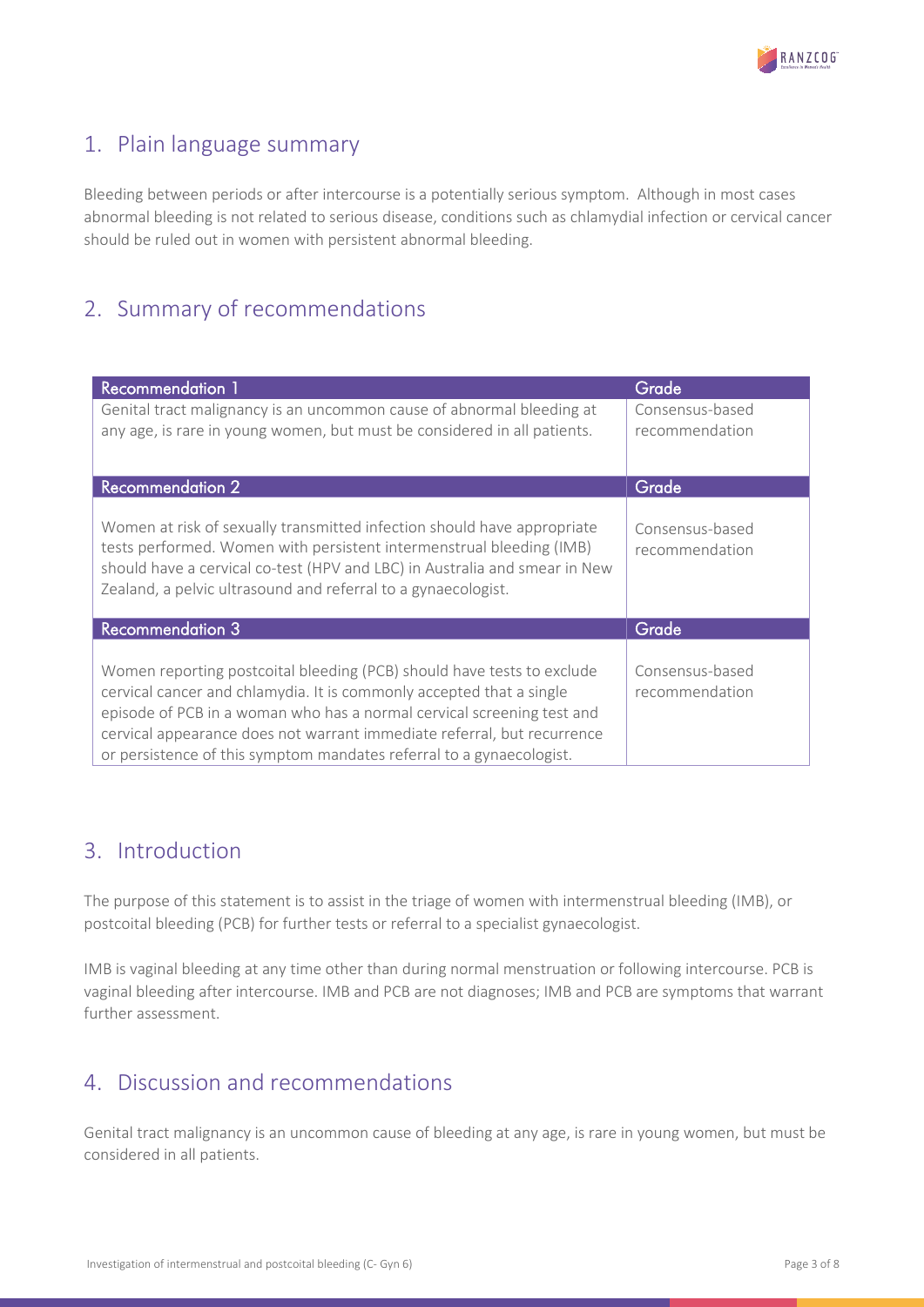

IMB is common, especially in women using hormonal contraception or hormonal therapies.<sup>1</sup> It is impractical and unnecessary to refer every woman with a single episode of IMB for immediate investigation. Women at risk of sexually transmitted infection should have appropriate tests performed. Women with persistent IMB should have a cervical screening co-test (HPV and LBC), a transvaginal ultrasound and referral to a gynaecologist.

PCB is regarded as a cardinal symptom of cervical cancer and the commonest presenting symptom for Chlamydia.2 Therefore women complaining of PCB should have tests to exclude this. It is commonly accepted that a single episode of PCB in a woman who has a normal smear and cervical appearance does not warrant immediate referral, but recurrence or persistence of this symptom mandates gynaecological referral.

# <span id="page-3-0"></span>5. References

- 1. Shapley M, Jordan J, Croft PR. A systematic review of postcoital bleeding and risk of cervical cancer. The British journal of general practice : the journal of the Royal College of General Practitioners. 2006;56(527):453-60.
- 2. Gotz HM, van Bergen JE, Veldhuijzen IK, Broer J, Hoebe CJ, Steyerberg EW, et al. A prediction rule for selective screening of Chlamydia trachomatis infection. Sexually transmitted infections. 2005;81(1):24- 30.

# <span id="page-3-1"></span>6. Other suggested reading

National [Cervical Screening Program: Guidelines for the management of screen-detected abnormalities,](https://wiki.cancer.org.au/australia/Guidelines:Cervical_cancer/Screening)  [screening in specific populations and investigation of abnormal vaginal bleeding.](https://wiki.cancer.org.au/australia/Guidelines:Cervical_cancer/Screening) Accessed July 2021.

# <span id="page-3-2"></span>7. Links to other College statements

Evidence-based Medicine, Obstetrics and Gynaecology (C-Gen 15) [https://ranzcog.edu.au/RANZCOG\\_SITE/media/RANZCOG-](https://ranzcog.edu.au/RANZCOG_SITE/media/RANZCOG-MEDIA/Women%27s%20Health/Statement%20and%20guidelines/Clinical%20-%20General/Evidence-based_Medicine_Obstetrics_and_Gynaecology_(C-Gen-15)-March-2021.pdf?ext=.pdf)[MEDIA/Women%27s%20Health/Statement%20and%20guidelines/Clinical%20-%20General/Evidence](https://ranzcog.edu.au/RANZCOG_SITE/media/RANZCOG-MEDIA/Women%27s%20Health/Statement%20and%20guidelines/Clinical%20-%20General/Evidence-based_Medicine_Obstetrics_and_Gynaecology_(C-Gen-15)-March-2021.pdf?ext=.pdf)[based\\_Medicine\\_Obstetrics\\_and\\_Gynaecology\\_\(C-Gen-15\)-March-2021.pdf?ext=.pdf](https://ranzcog.edu.au/RANZCOG_SITE/media/RANZCOG-MEDIA/Women%27s%20Health/Statement%20and%20guidelines/Clinical%20-%20General/Evidence-based_Medicine_Obstetrics_and_Gynaecology_(C-Gen-15)-March-2021.pdf?ext=.pdf)

# <span id="page-3-3"></span>8. Patient information

A range of RANZCOG Patient Information Pamphlets can be ordered via: <https://www.ranzcog.edu.au/Womens-Health/Patient-Information-Guides/Patient-Information-Pamphlets>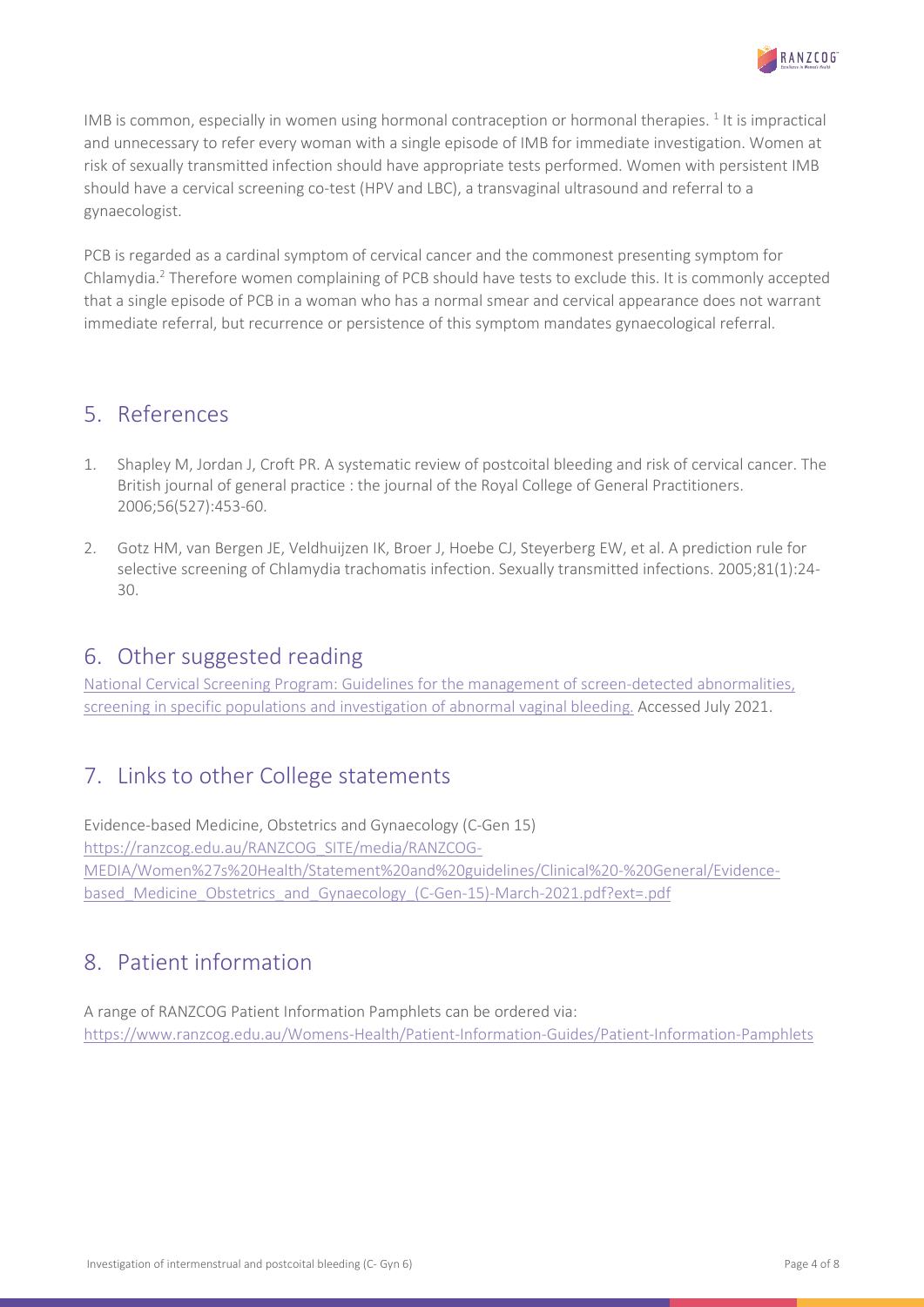

### Appendices

### <span id="page-4-0"></span>Appendix A Women's Health Committee Membership

| <b>Name</b>                       | <b>Position on Committee</b> |
|-----------------------------------|------------------------------|
| Professor Yee Leung               | Chair                        |
| Dr Joseph Sgroi                   | Deputy Chair, Gynaecology    |
| Associate Professor Lisa Hui      | Member                       |
| Associate Professor Ian Pettigrew | <b>EAC Representative</b>    |
| Dr Tal Jacobson                   | Member                       |
| Dr Ian Page                       | Member                       |
| Dr John Regan                     | Member                       |
| Dr Craig Skidmore                 | Member                       |
| Associate Professor Janet Vaughan | Member                       |
| Dr Bernadette White               | Member                       |
| Dr Scott White                    | Member                       |
| Associate Professor Kirsten Black | Member                       |
| Dr Greg Fox                       | College Medical Officer      |
| Dr Marilyn Clarke                 | Chair of the ATSI WHC        |
| Dr Martin Byrne                   | <b>GPOAC Representative</b>  |
| Ms Catherine Whitby               | Community Representative     |
| Ms Sherryn Elworthy               | Midwifery Representative     |
| Dr Amelia Ryan                    | Trainee Representative       |

### <span id="page-4-1"></span>Appendix B Overview of the development and review process for this statement

### *i. Steps in developing and updating this statement*

This statement was originally developed in September 1995 and was most recently reviewed in March 2018. The Women's Health Committee carried out the following steps in reviewing this statement:

- Declarations of interest were sought from all members prior to reviewing this statement.
- Structured clinical questions were developed and agreed upon.
- An updated literature search to answer the clinical questions was undertaken.
- At the March 2018 face-to-face committee meeting, the existing consensus-based recommendations were reviewed and updated (where appropriate) based on the available body of evidence and clinical expertise. Recommendations were graded as set out below in Appendix B part iii).

### *ii. Declaration of interest process and management*

Declaring interests is essential in order to prevent any potential conflict between the private interests of members, and their duties as part of the Women's Health Committee.

A declaration of interest form specific to guidelines and statements was developed by RANZCOG and approved by the RANZCOG Board in September 2012. The Women's Health Committee members were required to declare their relevant interests in writing on this form prior to participating in the review of this statement.

Members were required to update their information as soon as they become aware of any changes to their interests and there was also a standing agenda item at each meeting where declarations of interest were called for and recorded as part of the meeting minutes.

There were no significant real or perceived conflicts of interest that required management during the process of updating this statement.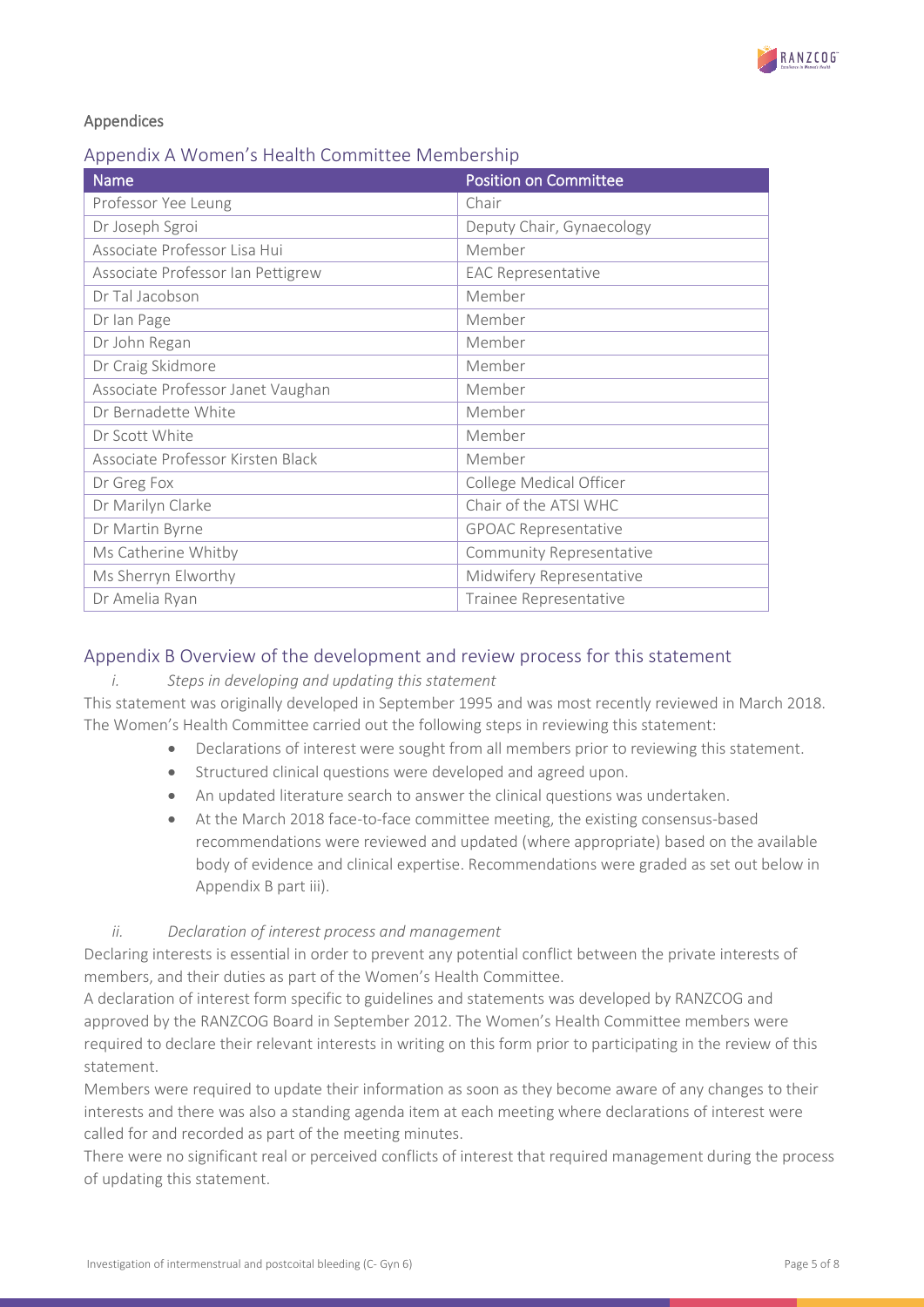

### *iii. Grading of recommendations*

Each recommendation in this College statement is given an overall grade as per the table below, based on the National Health and Medical Research Council (NHMRC) Levels of Evidence and Grades of Recommendations for Developers of Guidelines.Where no robust evidence was available but there was sufficient consensus within the Women's Health Committee, consensus-based recommendations were developed or existing ones updated and are identifiable as such. Consensus-based recommendations were agreed to by the entire committee. Good Practice Notes are highlighted throughout and provide practical guidance to facilitate implementation. These were also developed through consensus of the entire committee.

| Recommendation category   |                | <b>Description</b>                                                                                             |
|---------------------------|----------------|----------------------------------------------------------------------------------------------------------------|
| Evidence-based            | $\overline{A}$ | Body of evidence can be trusted to guide practice                                                              |
|                           | <sub>B</sub>   | Body of evidence can be trusted to guide practice in<br>most situations                                        |
|                           | $\subset$      | Body of evidence provides some support for<br>recommendation(s) but care should be taken in its<br>application |
|                           | $\Box$         | The body of evidence is weak and the recommendation<br>must be applied with caution                            |
| Consensus-based           |                | Recommendation based on clinical opinion and<br>expertise as insufficient evidence available                   |
| <b>Good Practice Note</b> |                | Practical advice and information based on clinical<br>opinion and expertise                                    |

## <span id="page-5-0"></span>Appendix C Full Disclaimer

#### Purpose

This Statement has been developed to provide general advice to practitioners about women's health issues concerning Investigation of intermenstrual and postcoital bleeding and should not be relied on as a substitute for proper assessment with respect to the particular circumstances of each case and the needs of any person. It is the responsibility of each practitioner to have regard to the particular circumstances of each case.

#### Quality of information

The information available in Investigation of intermenstrual and postcoital bleeding (C- Gyn 6) is intended as a guide and provided for information purposes only. The information is based on the Australian/New Zealand context using the best available evidence and information at the time of preparation. While the Royal Australian and New Zealand College of Obstetricians and Gynaecologists (RANZCOG) had endeavoured to ensure that information is accurate and current at the time of preparation, it takes no responsibility for matters arising from changed circumstances or information or material that may have become subsequently available. The use of this information is entirely at your own risk and responsibility.

For the avoidance of doubt, the materials were not developed for use by patients, and patients must seek medical advice in relation to any treatment. The material includes the views or recommendations of third parties and does not necessarily reflect the views of RANZCOG or indicate a commitment to a particular course of action.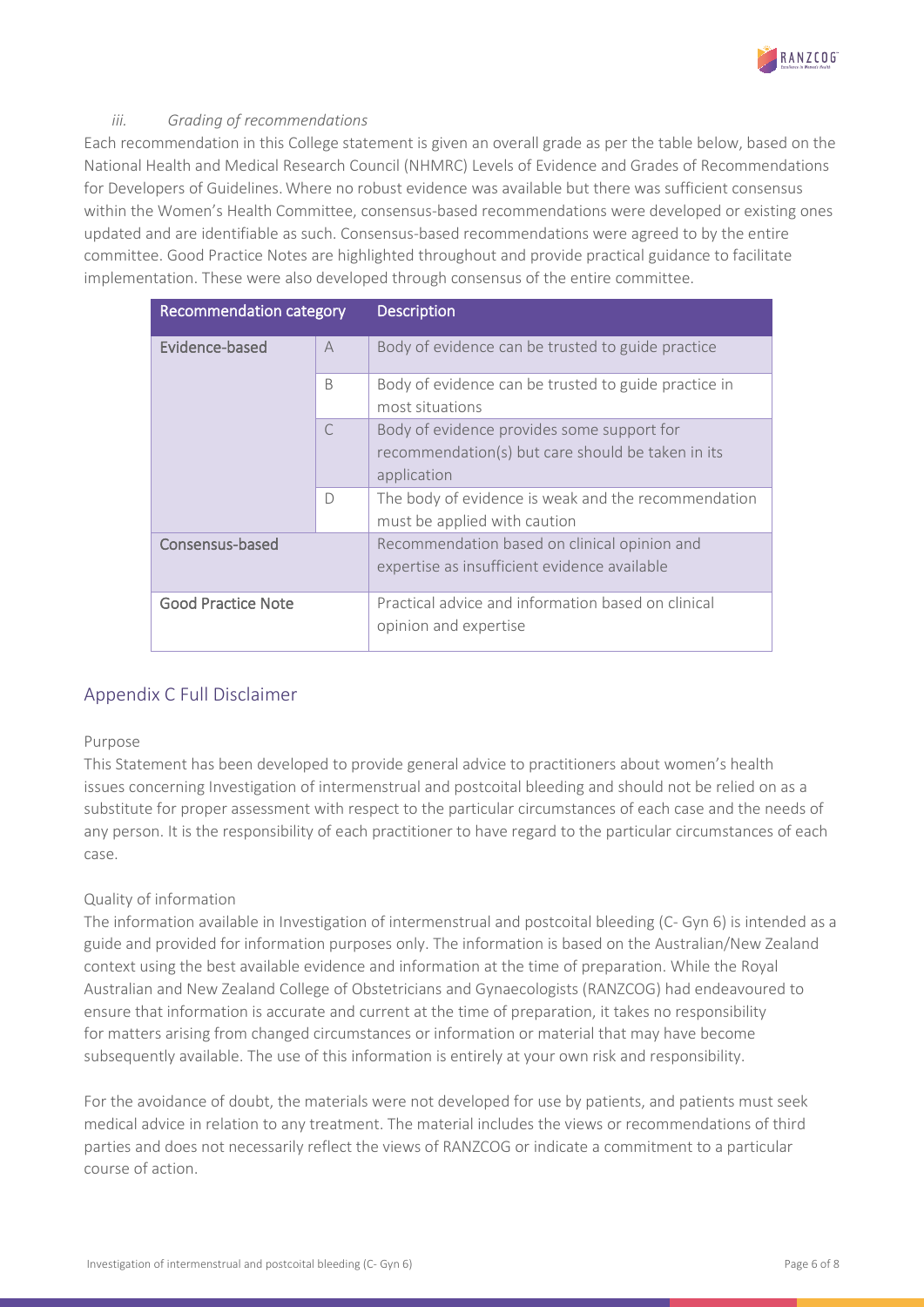

### Third-party sites

Any information linked in this statement is provided for the user's convenience and does not constitute an endorsement or a recommendation or indicate a commitment to a particular course of action of this information, material, or content unless specifically stated otherwise.

RANZCOG disclaims, to the maximum extent permitted by law any responsibility and all liability (including without limitation, liability in negligence) to you or any third party for inaccurate, out of context, incomplete or unavailable information contained on the third-party website, or for whether the information contained on those websites is suitable for your needs or the needs of any third party for all expenses, losses, damages and costs incurred.

### Exclusion of liability

The College disclaims, to the maximum extent permitted by law, all responsibility and all liability (including without limitation, liability in negligence) to you or any third party for any loss or damage which may result from your or any third party's use of or reliance of this guideline, including the materials within or referred to throughout this document being in any way inaccurate, out of context, incomplete or unavailable for all expenses, losses, damages, and costs incurred.

### Exclusion of warranties

To the maximum extent permitted by law, RANZCOG makes no representation, endorsement or warranty of any kind, expressed or implied in relation to the materials within or referred to throughout this guideline being in any way inaccurate, out of context, incomplete or unavailable for all expenses, losses, damages and costs incurred.

These terms and conditions will be constructed according to and are governed by the laws of Victoria, Australia.